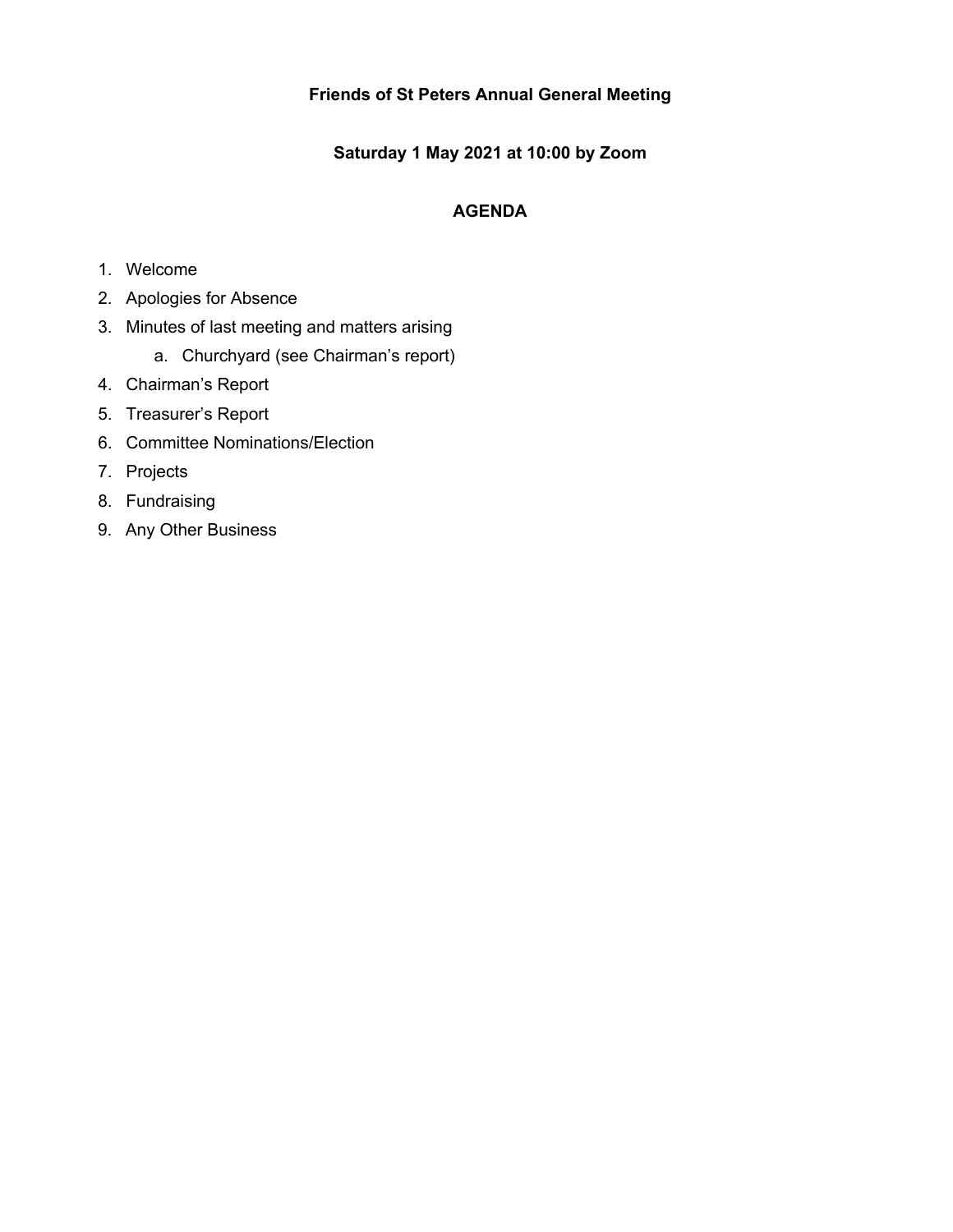# **Friends of St Peter's Annual General Meeting**

Saturday 21 November 2020, by Zoom

#### **MINUTES**

# **Those Present:**

- Committee: Rick Kemp (RK Acting Chairman, outgoing Treasurer), Tim Hailstone (TH incoming Treasurer), Anne Bailey (AB – Secretary), Suzie Dodsworth (SD), Kevin Sumner (KS)
- Other members: 11

# **1. Welcome**

RK welcomed everyone to the meeting; and explained that he had been asked by Rokie Shiffner (RS) to stand in as Chairman as she was unable to attend. He reminded members that papers had been circulated in advance, and therefore intended to keep the meeting as short as possible.

#### **2. Apologies for Absence**

Apologies had been received from: RS, Joan & Trevor Mason, Mary & Michael Bell, Hilary Speed, Josie Hainsworth, Rosemary Scadding, Caroline Sigrist.

#### **3. Minutes of Last AGM (4 May 2019)**

The Minutes of the last meeting were agreed. Proposed: Sue Tweed, Seconded: Kevin Sumner. There were no matters arising not covered elsewhere in the Agenda.

# **4. Chairman's Report**

The Chairman's report had been circulated in advance. RK expanded on the following:

- He welcomed the new committee members, Kevin Sumner and Tim Hailstone, and commented that it had been a difficult year, with little activity possible.
- The renovation of the vestry and organ loft windows is now complete and work has now started on the remaining windows in the north wall. RK said that the completion of the windows project would be a major achievement for FOSP, comparable to the work done in 2016 on the tower clock.
- The film night in March 2019 had gone very well, despite slow early ticket sales, but unfortunately no events had been possible since. The village concert planned for April and the visit of the Maesteg Male Voice Choir have been postponed indefinitely, but it is hoped to stage both events at some time in the future.

#### **5. Treasurer's report**

The Financial Statement was circulated beforehand; it shows a balance at 31 March 2020 of £17,431.47. RK stated that the balance at 31 October 2020 was £20,294. This increase of some £3,000 is due to collection of annual subscriptions and claim of Gift Aid.

RK noted that, whilst the race night took place before 31 Oct 19 not all receipts and payments had been made before closing the account for Year End, so he had included all transactions for this event in the 2019-20 accounts.

RK stated that, in view of the difficulties of carrying out a handover of the books to Tim Hailstone, who has been in France throughout the summer because of Covid restrictions, he was happy to continue to look after the books, prepare the 2020-21 accounts Gift Aid claim, until the next AGM. AB recorded FOSP's thanks.

Adoption of the accounts was proposed by Mary Newman, seconded by Suzie Dodsworth and approved unanimously.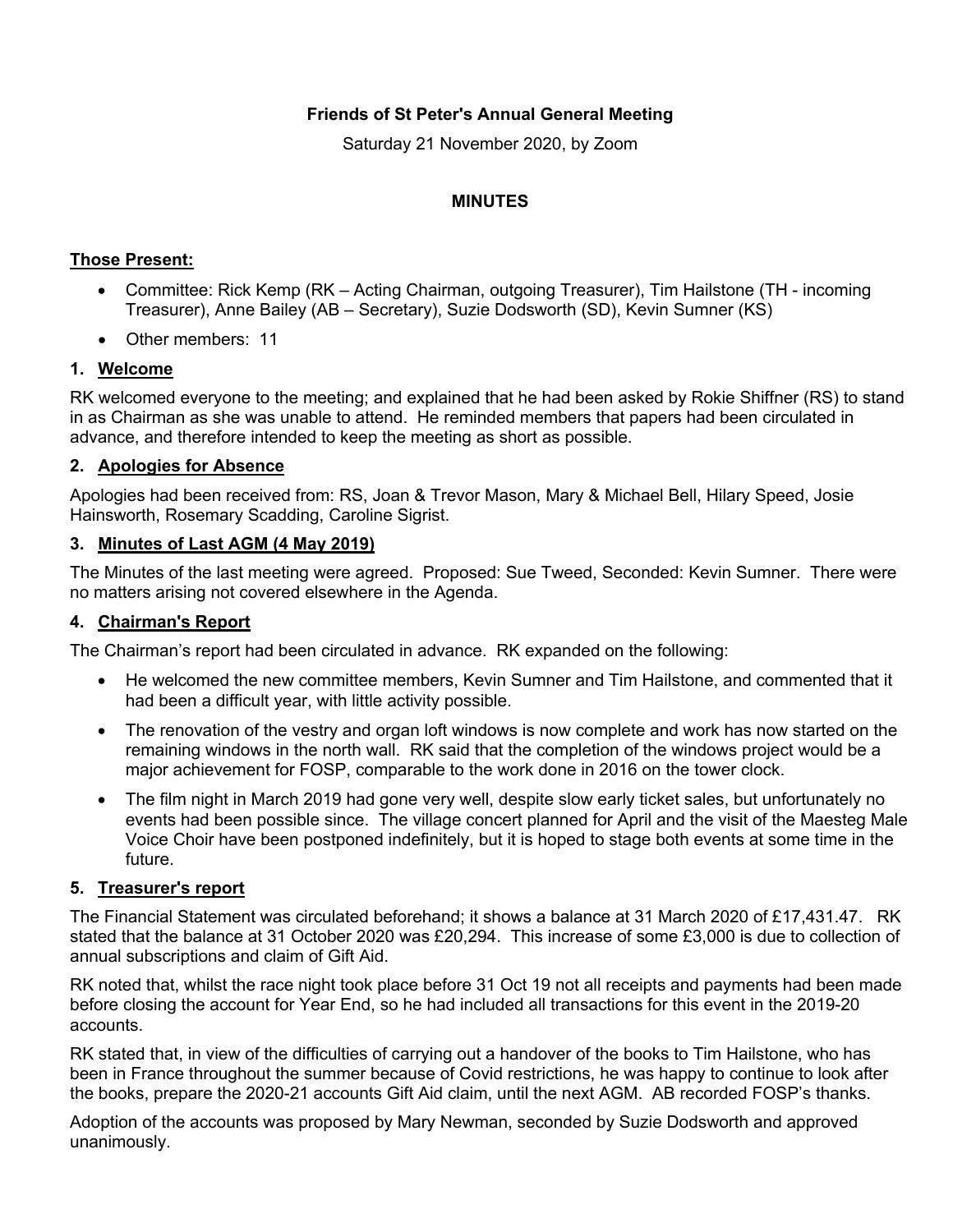# **6. Trustees Nominations/ Election**

AB explained that the Constitution requires members of the Committee to stand down annually at the AGM, but they can stand for re-election if willing to do so. This had not taken place in May 2020 and the current Trustees had continued to serve. As all were willing to continue until the AGM in 2021 so it was proposed that they should be re-elected en bloc on this occasion. Proposed: Mary Newman, seconded: Diana Knight and approved unanimously.

# **7. Projects**

RK asked Alison Shaw to explain the current situation with regard to work in the church, in particular referencing the recent Quinquennial review.

Alison started by thanking FOSP for their support and interest in the maintenance of the beautiful church in the heart of the village. She explained that the Quinquennial review by the church architect had identified issues with the roof and guttering, and John Dietz (as churchwarden) is investigating the scope of the work required, and obtaining quotes. Until the scale of this project is known it is not possible to progress plans on the reordering, kitchen and WC project, although this is still something she would very much like to do. She will remain in touch with FOSP on progress.

Alison concluded by thanking FOSP for funding the work on the windows. which are looking excellent. RK replied by stating how good it was for members to see a project completed.

#### **8. Fundraising**

The current plans for Zoom-based talks in the spring were outlined in the papers circulated. More information about these will be promulgated in due course. AB thanked Mary Newman for volunteering to talk about Start Point Lighthouse.

#### **9. Any Other Business**

Some comments had been received in advance, many of which had been covered during the meeting. In addition:

- a. Joan Mason stated that, as magazine Editor, she was happy to support FOSP with publicity for events and general information. The meeting expressed their thanks: this could prove very valuable when funds for the next major projects are being sought.
- b. Teri and Gary Larsen offered to give the church gates a brush down and paint in better weather in 2021. Alison was very grateful for this offer.
- c. Mary Newman asked if a working party could be organised to clear the churchyard paths, and if drainage could be considered. The churchyard continues to be a major concern; though actually the responsibility of the PCC it is brought up at every FOSP AGM. Alison undertook to bring it to the attention of the PCC. FOSP have already offered funds towards using the Community Rehabilitation Group to undertake some work, but it has not been possible to contact them. FOSP would also be willing to consider helping towards costs of, say, drainage, subject to scope and quotation.
- d. Rosemary Minshall requested that the invoice for the windows work should be obtained as soon as possible, so that it can be processed and the VAT refund grant be claimed from the Listed Places of Worship Scheme. We understand that this Scheme might not be operational after 31 March 2021. Rosemary was advised to ask John Dietz who is responsible for the contract with the supplier. (Post meeting note: FOSP has agreed in the past that contributions to projects should be net of VAT, but if the church was unable to obtain the LPOW grant then FOSP should be approached for further help to meet these costs.)

#### **10. Next Meeting**

The next meeting will be scheduled in late April / early May as usual, in person if possible, otherwise by Zoom.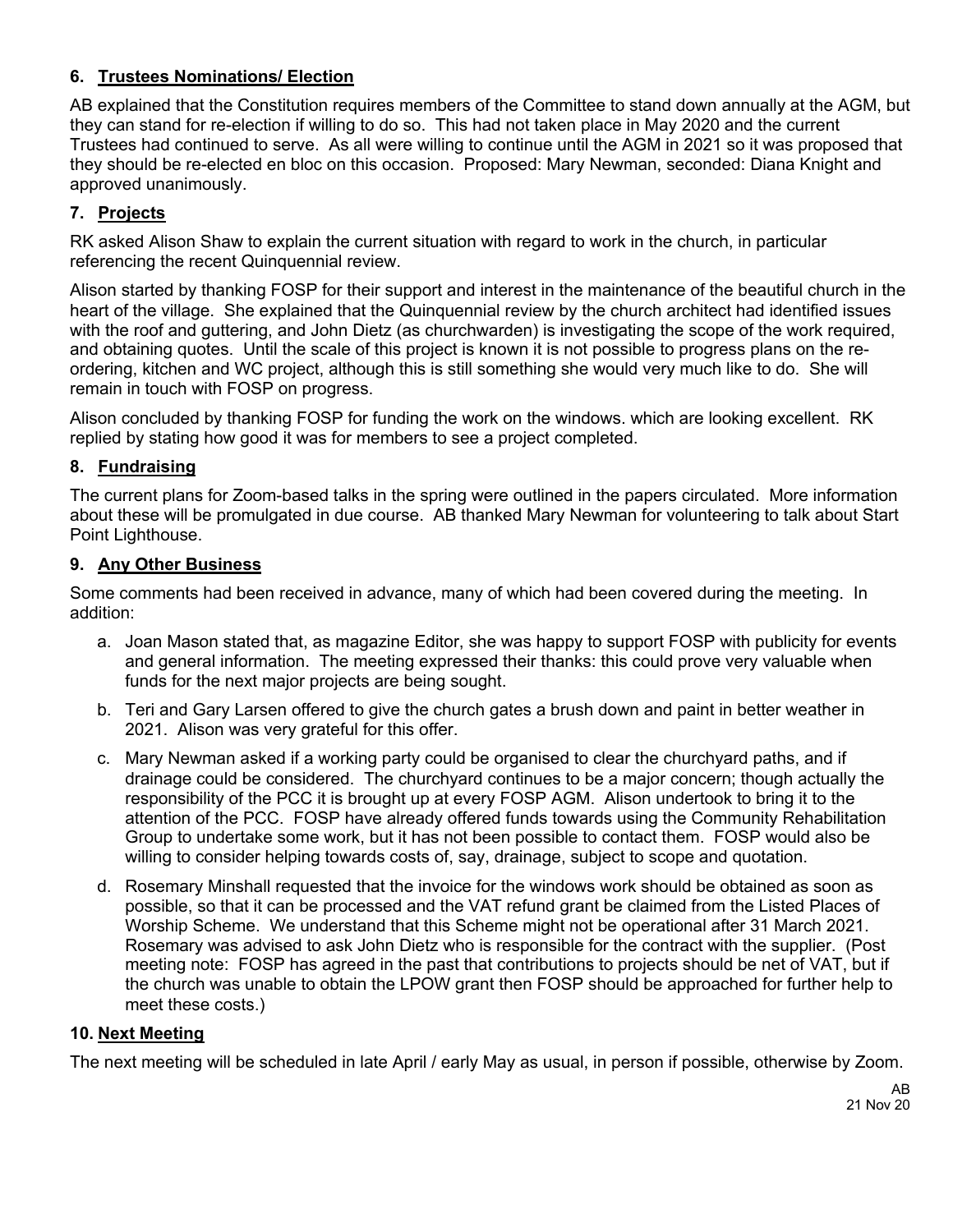#### **CHAIRMAN'S REPORT**

Rokie Shiffner

As our last AGM was only five months ago this report covers only the year from November 2020 – May 2021.

To recap:

At the AGM last November I wrote of the sadness of the enforced cancellation of the 2020 Spring Village Concert and the plans for an Autumn Concert by the Maesteg Male Voice Choir.

However I hope you will be pleased to that we have had a Fruitful Five months since our November AGM:

- o We are delighted to be able to report that the renovations and restoration of the fifteen stained glass windows in the church has now been **fully** completed, two years before we had thought it would be financially possible. This project included the restoration of crumbling stone mullions, repairing the stained glass and leadwork, the complete renovation of the Vestry window which had been covered by opaque yellowing Perspex for years and had been discovered to be in need of a complete rebuild, and the removal of all the rusty external grilles. We are very pleased that Friends of St. Peter's were able to contribute something over £20,000, the lion's share of the overall cost of this project, which has made such a major contribution to the look of the church.
- $\circ$  This has been a real Village effort and would like to thank everyone who has helped to make this achievement possible; for example all those who helped with or attended the two 2019 Fund Raisers - (Race Night at the Stoke Lodge Hotel in March and Film Night of 'Grease' in December) - and of course our loyal and generous Members and supporters, John Dietz who liaised with Heritage Glass, and my own thanks to the FOSP Committee who have imagined and put on such fun events.
- $\circ$  Thank you to all our members who joined us for the very effective Zoom AGM in November.
- $\circ$  A meeting has since taken place between Churchwarden John Dietz and Mary Newman after the AGM when she had voiced her concerns about drainage and the state of the paths in the churchyard. It was agreed that the drainage issue was less pressing than had been thought, and some work to the paths has taken place.
- $\circ$  Buoyed by the success of the Zoom AGM, we were encouraged enlist Zoom again in February for three Power Point talks on aspects of life in the village: Becky Marsh speaking on the Village Shop, Struan Coupar, Chair of the Parish Council, speaking on its funding, remit and scope, and Mary Newman's presentation on Start Point Lighthouse. None of the Speakers had prepared a Power Point talk for Zoom before, and all three talks were very different, and all three talks were very well received. Speaking into a void with no way of gauging the audience atmosphere is extremely difficult so we are more than grateful to Becky, Struan and Mary for taking on such a task, and we were delighted with the response from the viewers; over 80 people subscribed to the series, of which a third completed and returned the survey which was circulated when the talks had finished. All were positive in their comments, the majority requested a repeat series next year, and many of them said we should have asked more for the tickets! The Friends' policy has always tried to keep its event ticket prices down, to be available to as many people as possible; if we plan another series I am sure the price will be carefully discussed by the Committee.

What was unexpectedly special about the talks was that one could hear so many people, as others joined the screen before each talk started, obviously so delighted to see their friends, without masks, and also some old friends who had moved away from the village.

Another unexpected but very welcome outcome from the talks was not only the sum raised (in excess of £600), but also some new members signed up, and also we are very pleased to be able to welcome a new member to the Committee - David Holmes – whose appointment as Secretary I hope members will confirm during this AGM.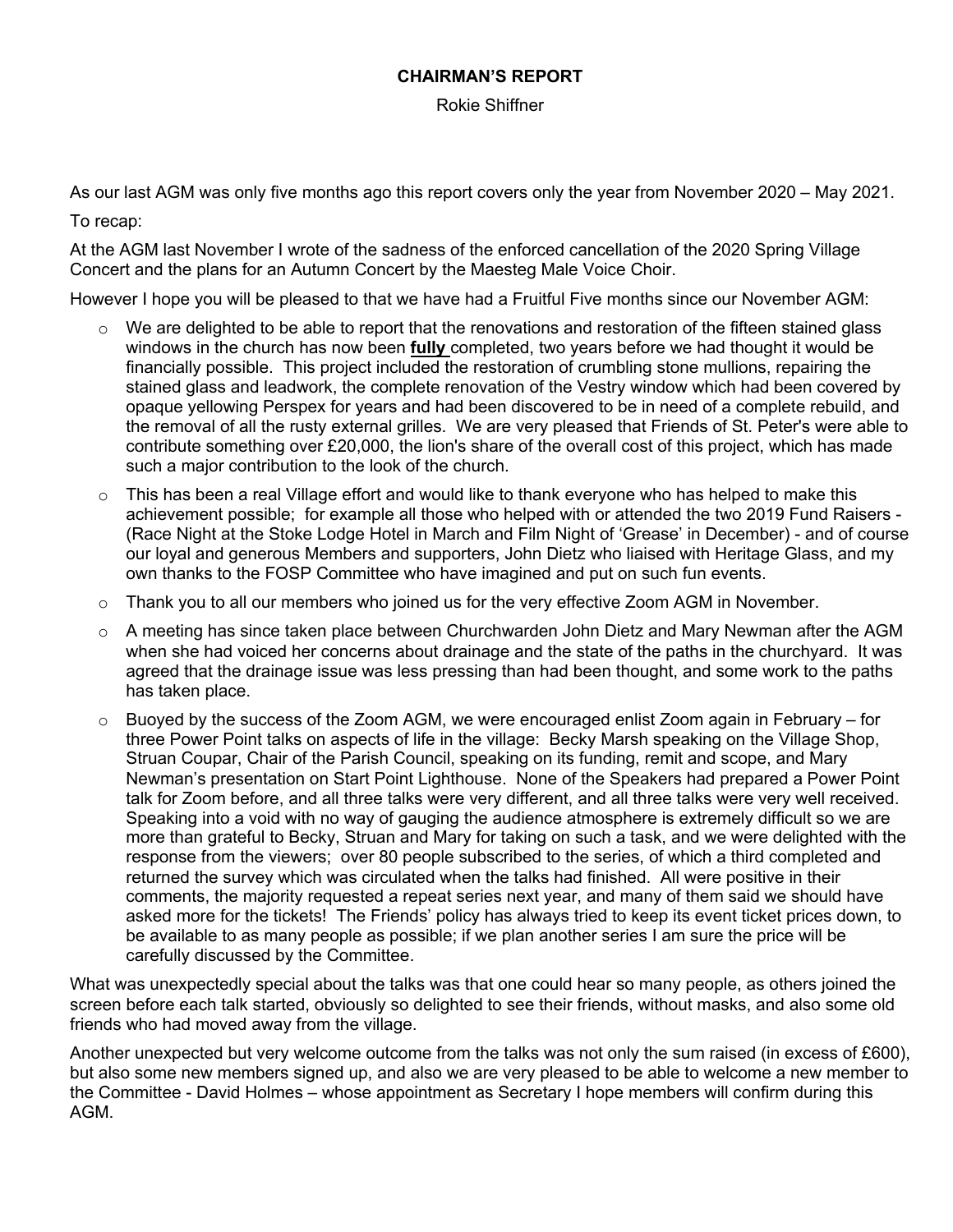I have been running down a list of FOSP Positives, but must now reach the sad task of Farewells. As you will know, to our great sadness Rick Kemp officially resigned as Treasurer last year but has nobly soldiered on for this year as his replacement, Tim Hailstone, was caught in France. We are pleased for Rick that he has now at last been able to hand over to Tim, and while we are delighted to be able to welcome Tim to the task, Rick's energy imagination and humour will be sadly missed.

And now, having kept us up to the mark for the past ten years, in fact ever since the start of Friends, our Secretary Anne Bailey has understandably said she wishes to have a break and stand down from the Committee. Anne has a real gift for all aspects of Admin, and we have been incredibly lucky to have her ever practical and common-sense support over the past decade while we have been establishing ourselves. She will be a very hard act to follow, but we feel very lucky that David Holmes has now come forward to take her place; we are all very much looking forward to working with him.

This has been a very difficult time for so many people in so many ways; as I write this we are beginning to take tentative steps out of Lockdown, like butterflies about to emerge slowly into a newly uncertain world. I really hope we will all be able to stretch our wings and fly off into a brilliant summer, and that Friends of St. Peter's may be able once more to combine its activities of maintaining the church and churchyard and providing amusing entertainments and general enjoyments for those living in Stoke Fleming.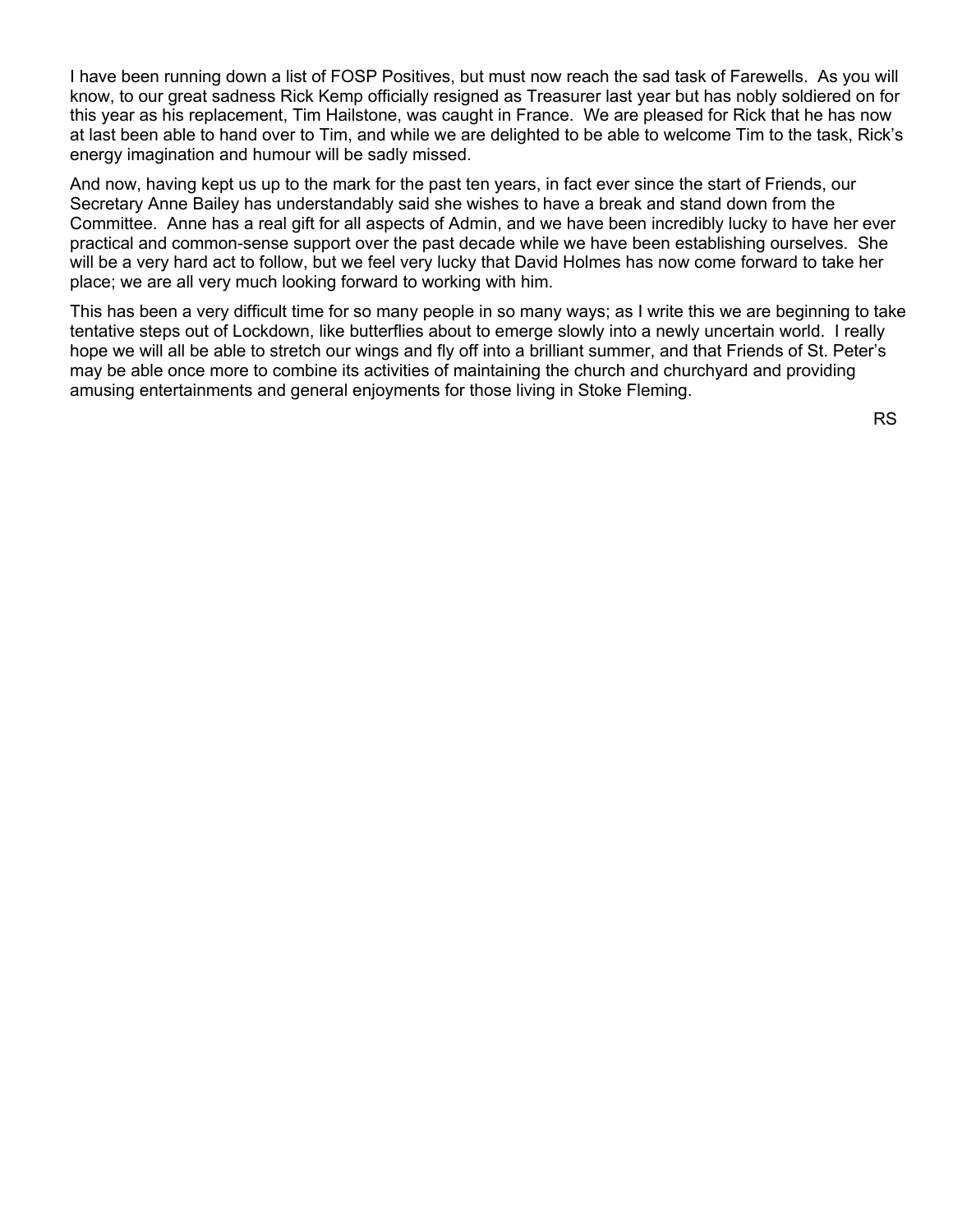# **TREASURER'S REPORT**

Rick Kemp / Tim Hailstone

# **Treasurers Report Friends of St Peter's Financial Year 2020 ñ 21**

| Year ending 31 <sup>st</sup> March 2021   |                                                   |             |           | 2019ñ 20  |
|-------------------------------------------|---------------------------------------------------|-------------|-----------|-----------|
| <b>Receipts</b>                           |                                                   | £           | £         | £         |
| <b>Subscriptions</b>                      |                                                   |             |           |           |
|                                           | <b>Standing Orders</b>                            | 2,825.50    |           |           |
|                                           | One off annual cheques or credits<br><b>Total</b> | 1,008.00    | 3,833.50  | 3,272.00  |
|                                           |                                                   |             |           |           |
| <b>Gift Aid</b>                           |                                                   |             | 705.59    | 691.60    |
| <b>Other</b>                              | Easy fundraising                                  | 61.33       |           |           |
|                                           | Paypal                                            | 525.90      |           |           |
|                                           | Identified card sales                             | 65.70       |           |           |
|                                           | <b>Total</b>                                      |             | 652.93    |           |
| Total receipts in this financial year     |                                                   |             | 5,192.02  | 6,226.56  |
| <b>Expenditure</b>                        |                                                   |             |           |           |
|                                           | Final church window donations                     | 11,214.00   |           |           |
|                                           | Zoom pro fee (3 presentations)                    | 28.78       |           |           |
|                                           |                                                   |             |           |           |
| Total expenditure in this financial year  |                                                   |             | 11,242.78 | 1,079.25  |
| Total surplus in this financial year      |                                                   | $-6,050.76$ | 5,147.31  |           |
| Bank Balance b/f from last financial year |                                                   |             | 17,431.47 | 12,284.16 |
| Balance as of 31 <sup>st</sup> March 2020 |                                                   |             | 11,380.71 | 17,431.47 |

Note £117.97 of petty cash held in addition to main bank account balance.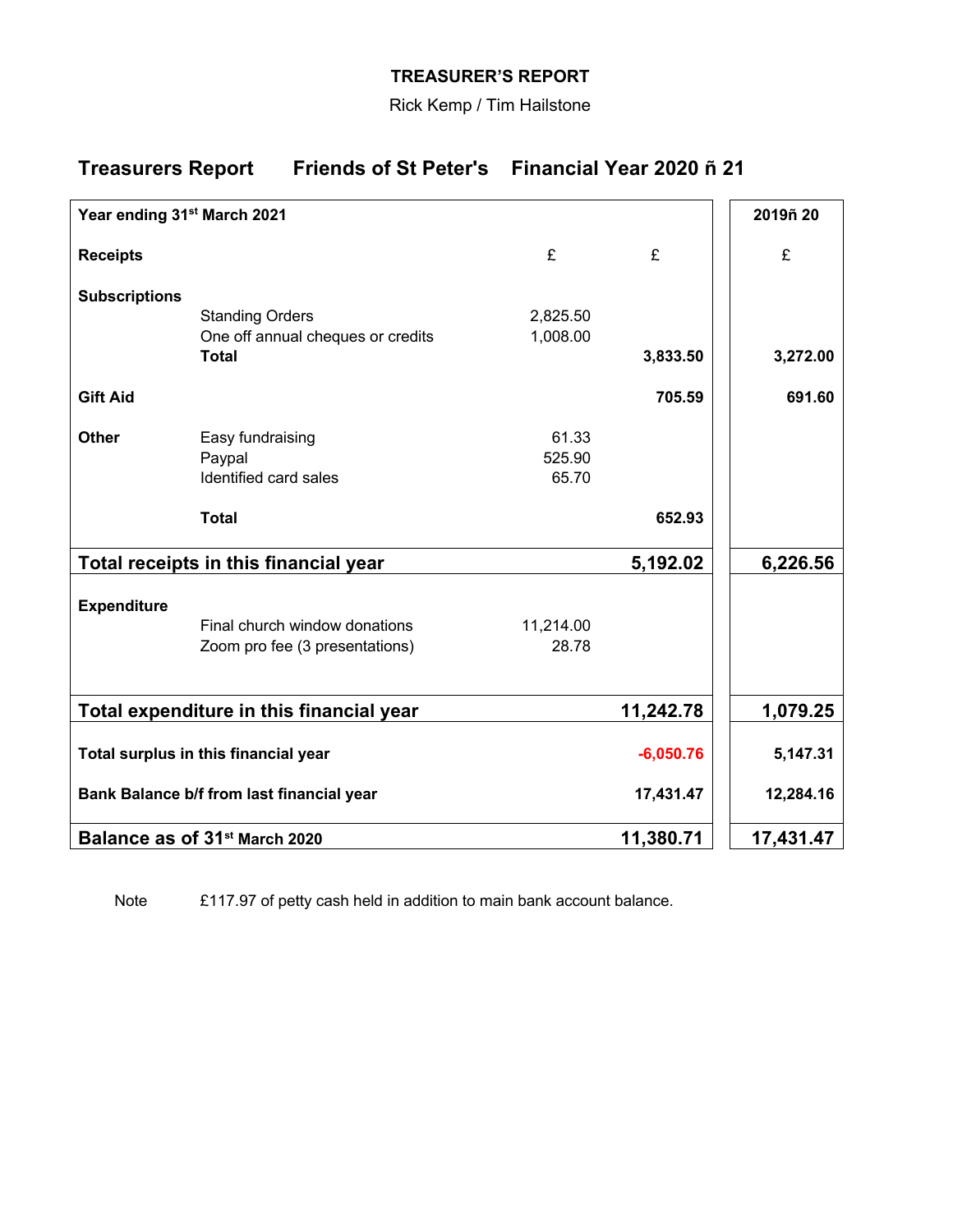#### **TRUSTEES NOMINATIONS / ELECTIONS**

#### **Anne Bailey**

FOSP is run by a committee of Trustees. The current Trustees, elected at the 2020 AGM, are:

- Rokie Shiffner Chairman Tim Hailstone Treasurer Anne Bailey Secretary Suzie Dodsworth
- Kevin Sumner

We are delighted that David Holmes has agreed to be co-opted onto the committee. You are invited to vote to formally elect him.

Our Constitution states that Trustees should step down annually at the AGM, but they can stand for re-election if willing to do so. Anne Bailey has stated that she does not wish to stand for re-election and therefore an election is required for a trustee to hold the position of Secretary. David Holmes has been nominated. Any other volunteers or nominations are welcome: please indicate on the Comments and Voting Form.

We also have vacancies for 3 further Trustees.

*Please register your votes and nominations on the Comments and Voting Form and return it to the Secretary at fosp@fospstokefleming.com by 23 April 2021*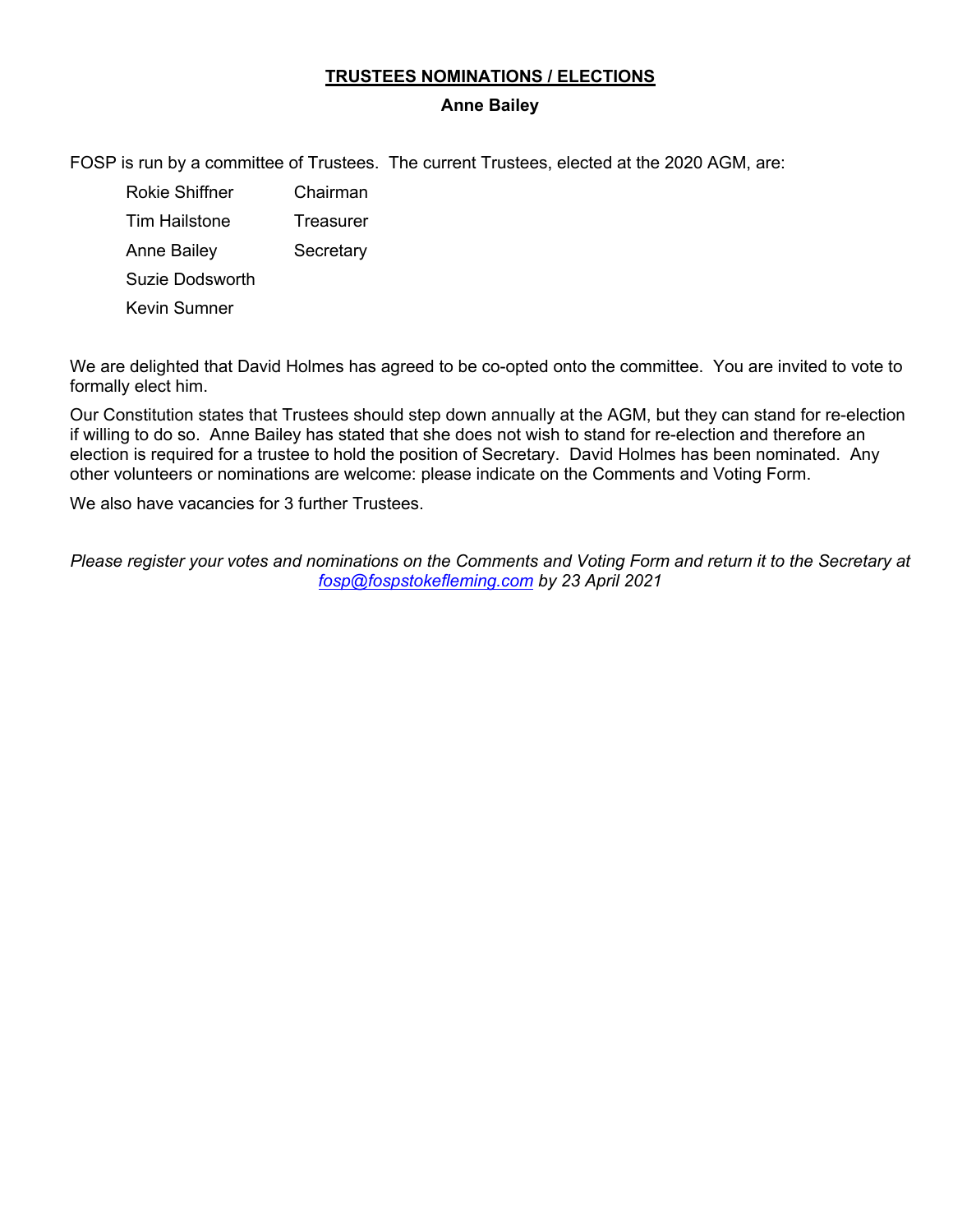#### **GENERAL OUTLINE OF PROJECTS**:

#### **Rokie Shiffner**

It is always easier to fundraise if we have a specific project, but this year we find ourselves in somewhat of a dilemma: the general long-term plan had been that by the time the work on the windows had been finished (projected for 2023), the plans for the next phase for the church (disabled toilet and new kitchen and the removal of some pews at the back of the church to create a much more usable space) would be well developed, if not already started. However, the windows project has finished two years early while for understandable reasons plans for the disabled toilet and kitchen project are currently nowhere near the starting blocks. Then in 2020 we had a Quinquennial Report in which questions were raised about the state of the roof (last renewed in the 1870s) and guttering. At the moment you will probably have seen scaffolding around the church where Pillars are engaged (or may have just finished) patching fallen tiles – which will give us much more information about the condition of the roof which will be helpful to our analysis of future expenditure, but it is likely to be a Serious Sum; just for an example the Church Architect, Julie Boultby gave a guestimate expectation of around £30,000+ for the guttering and barge boards alone.

However, if we do have to replace the roof it will become insulated which would be a great benefit and feed into the church's requirement that we should be doing all we can to fight against climate change. In this respect churchyards are being seen to have a large contribution to make: a churchyard should of course be a place of peace where people have to be able to access graves, but they are now also coming to be seen as some of the few places which, if properly managed, can become miniature wildlife parks, where of insects, birds and bees work together in a balanced ecology. The current thinking is that, though we are in the country with fields around us and most of our dwellings have gardens, nevertheless gardens and fields tend to be very controlled habitats so that we need to encourage more wildness, and churchyards provide ideal large open spaces within villages in which to do this. Flowers do not have to be 'wild flowers' – but bee and insect friendly – to establish a balanced eco-system. Apparently the village of Stoke Fleming is lagging rather behind other villages in the South Hams in this respect; the church is at the beginning stages of research into how to make changes in the churchyard – the Parish Council is also interested in this - and of course it could be a valuable resource for the school. While the Friends are not responsible for the churchyard we do have an interest in it. If anyone would be interested in joining a research group please get in touch.

The removal of some pews at the back of the church was mentioned above, to make a more generally accessible and usable event space which could also have a small 'Climate Change' exhibition to show ways in which we can all individually all join the fight to save our planet, and how the changes to the church and churchyard are contributing towards the national effort to avert Climate Change. As Stoke Fleming and St. Peter's are right on the Coastal Path, calling the church a 'Climate Change Champion' could make it a specific stopping destination on the Path – which we hope would not only help maintain awareness of the need for energy saving and restoring balance to the environment, but could also be beneficial to our shop and pub.

Obviously, these plans will be costly, and no-one knows whether, in the current climate, grants will be available; as with the Tower Project, it is intended that there will be a separate Committee run by the church specifically for grant applications and to oversee the project. Once the costings are to hand the Friends will be able to select a specific section of the works for which they will raise funds as they did with the clock on the Tower Project. It is also worth remembering that FOSP funds were extremely helpful during grant applications to show match funding had already been raised.

It would be really helpful to have your views on all this before our AGM. Daunting but exciting I hope you will feel as I do.

RS

PS. Since writing the above we have heard of the death of HRH The Duke of Edinburgh. This has re-ignited the question of the tower flagpole, currently considered unsafe (though as I write this there is a light wind and the flag flying at half-mast.) Would you like to re-visit the decision not to replace the flagpole? The last estimate we had was for purchase and erection came in at about £4,000. That's a good section of our current capital, though a further estimate is being sought.